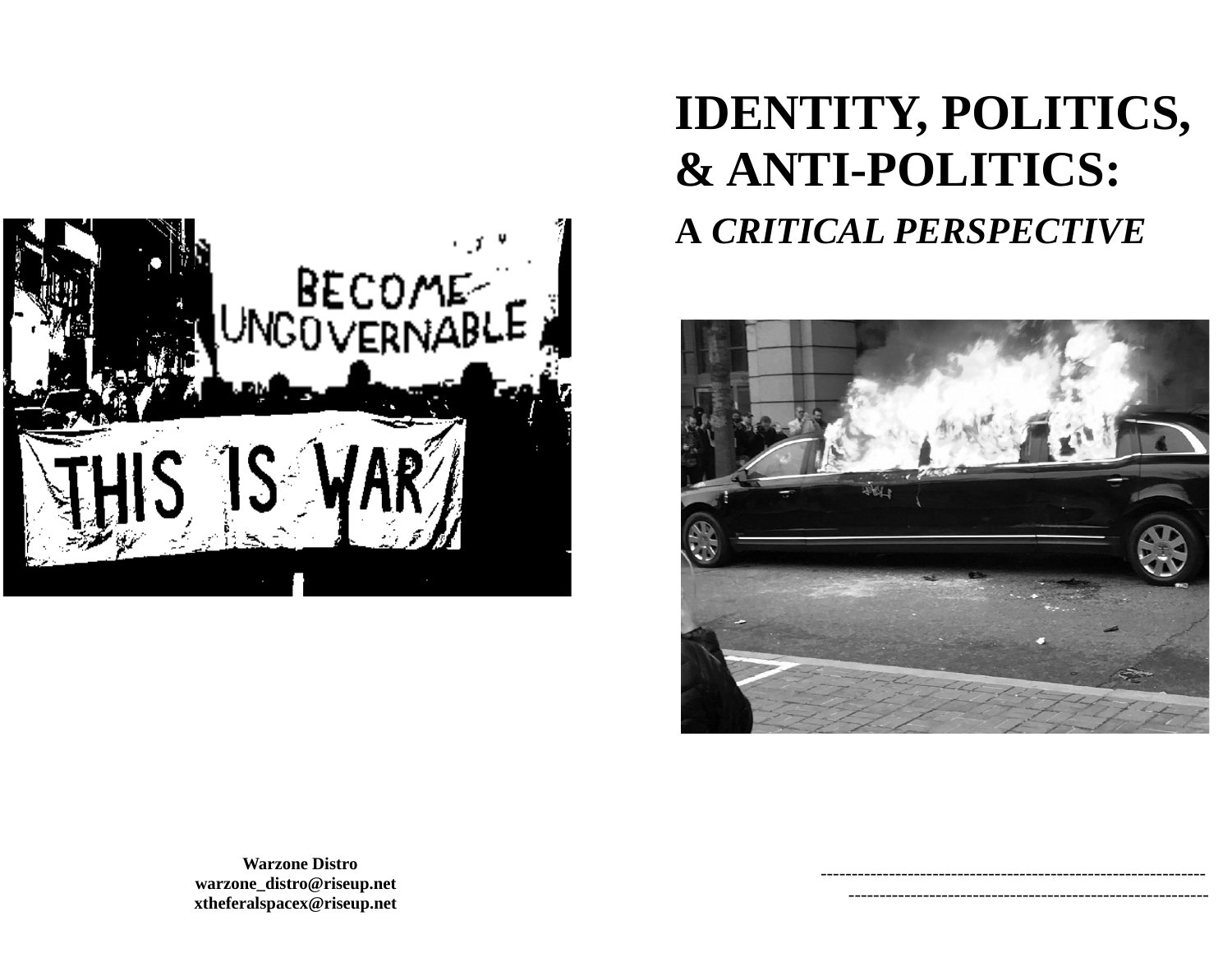*A critique of identity politics from a queer, anarchist communist perspective, arguing that identity politics runs the risk of forming cross-class affinities between queers, women, and people of colour, and assimilating radical struggles into establishment politics. Originally published in Pink and Black Attack #4, 2010, and reproduced in Queer Ultraviolence - A Bash Back! Anthology available from Ardent Press.* 

#### **Introduction**

I am a who seeks the destruction of class society. That blank can be filled with a variety of words, from worker to queer to individual to mixedrace person to anarchist. What each of these terms has in common is that they each signify a certain identity. While identity politics have gained traction in both anarchist/radical scenes and society more generally, the very idea of identity politics is a problem. Identity politics, as a political force, seeks inclusion into the ruling classes, rather than acttng as a revolutionary force for the destruction of class society. However, this does not mean we should dismiss identity or identitybased organizing and action. The institutions that create and enforce class society (capital, work, the state, police) rely on identities in their strategy of control, by attacking some identities and not others, or by pitting various identities at odds to compete for access to the privilege of acceptance by the dominant classes. In their use of repression based on identities, those in power also create affinity among the dominated. Let this be made clear: I do not contend that every person who identifies with or is identified by a particular social identity has a common experience. Similarly, I do not argue that these identities are anything other than socially constructed. However, I do argue that people who share an identity can find stronger affinity with others who share that identity. This is due to the ways that capitalism and the state enforce identities. While these identities are socially constructed, this does not lessen their importance or their reality. Indeed, it is critical in the struggle for total liberation to understand the ways identities are constructed to subjugate people.

The academics have been speaking for years of "the Other" as the most abstract identity, defined in opposition to the dominant forces. While this abstraction works in the most general comparisons of various identities, it is in the specificities of distinct identities that affinities are built. A discussion of every socially-enforced identity would be impossible; instead, I will focus on an analysis of queer identity. Specifically, I will attempt to articulate an anti-assimilationist and anarchist/communist perspective on queer identity, with implications for other identities as well. This is a perspective critical of identity politics as well as a false unity under any one identity (citizen, human race, proletariat). It is critical of assimilationist politics and practice, and perhaps most importantly, it is explicitly anti-state and anti-capitalist.

#### **1: Social construction and social facts**

To understand identity in the context of the present social order, one must understand the concept of social construction. This concept, in short, refers to the ways in which social institutions establish, regulate, and enforce various identities. The importance of identity lies not in identity politics, but rather in the fact that identity is socially constructed by the dominant system in order to maintain capitalism and state power. In turn, the oppression that follows is an integral part of the social order as a whole, whether the violence is on an interpersonal, institutional, or structural level. Oppression also helps build affinity, through shared experiences or through shared struggle. Recognizing identity and identitybased oppression as social facts allows for stronger affinity, and the connections between one's experiences and the larger social order similarly allows for a solidarity between people who want to abolish the state, abolish capitalism, and abolish the domination that both maintain over our lives. This abolition requires not political negotiation, but anti-political organizing and action.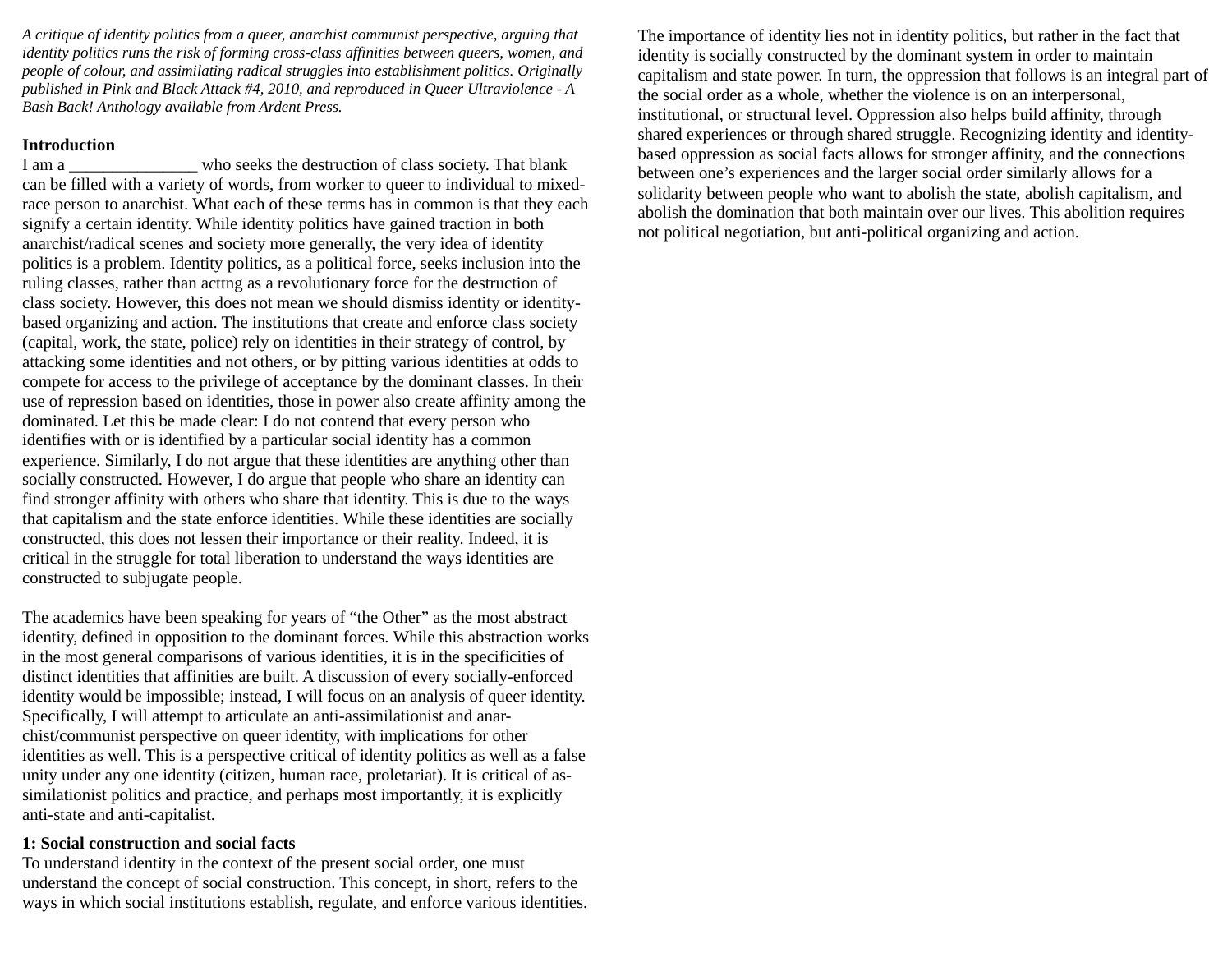The people that constitute these identities are lost in all of this, become a voting bloc to be traded around rather than people. This model fails us. Our lives are not political questions, positions to be taken, or votes to be won. We cannot be reduced into discrete categories of identity, each with its own set of lobbyists to win over the bourgeois politicians. This is the dead-end of assimilationism. This is the dead-end of politics. Rather than more politics, more money for lobbyist, and more ad campaigns, we need an end to the political process.

It is, after all, the politicians who had us criminalized or killed. It is the capitalists who make us work to survive, or sometimes keep us out of work. Why do we petition those who marginalize us for an end to our marginalization? They are interested in expanding their power over us, or at the least maintaining it. It is true that they occasionally allow moderate concessions, but these concessions should not pacify us. These concessions are not liberation, and sometimes they're not even liberating. The expansion of marriage rights? Being allowed to fight in the military? These goals are useless because they are simply political goals; they seek to alter the way the political system functions.

The point is not to achieve equality by the political process. The point is to destroy the political process, and with it the apparatus that props up class society. This requires an anti-political outlook. Identity must be treated not as a political concept, but as a facet of our everyday lives. My experiences have convinced me that the current socio-economic order has to be destroyed. I find stronger affinity with other queer people because of my understanding of homophobia, but I will not vote for gay marriage. I find stronger affinity with other mixed-race people because of my understanding of racism, but I will not vote for harsher hate crime laws.

It is clear that, because identities shape our experiences, we cannot write off identity as unimportant. However, it is equally clear that we cannot afford to maintain the identities imposed upon us. Thus, an apparent contradiction arises between the necessity of recognizing socially constructed identity while simultaneously trying to destroy the class society that enforces those identities. This contradiction proves difficult, with a range of responses from a disregard for the destruction of class society to a disregard for identity, and many other arguments somewhere between these two positions. The problem is that there is no contradiction. Indeed, the former necessitates the latter. In order to destroy class society, an analysis of how it functions is critical. In short, we must know our enemy. However, it is important to avoid the pitfall of essentialism; it must always be understood that these identities are constructed by the larger socio-economic structure. The oppression that affects people with various identities is enforced by state power and the power of capital. Understanding this is generates a premise for solidarity, as those marginalized find affinity within their communities with those who face similar struggles. Additionally, the understanding of connections between one's experience with identity and one's experience with the larger socioeconomic order allows for a solidarity that goes beyond any specific identity.

One especially telling example is the way in which those labeled "insane" are then forced into institutions which serve only to reaffirm a supposed insanity. Homosexuality was once considered a mental disorder, after all.

The term socially constructed carries an unfortunate connotation, however. It is assumed that if an identity is socially constructed, then it differs in some way from a more authentic, natural identity. This assumption resembles religious dogma in that we are asked to accept an unchanging human nature as defined by someone else. In reality, to say identity is a social construction means that identities are defined and enforced by social institutions such as governments and businesses. Thus, identity becomes social fact in the sense that it materially affects people. From queer-bashing to abortion bans, certain identities carry with them material disadvantages. From property rights to Jim Crow, certain identities carry with them material advantages. These identities are socially constructed, and thus become social facts. These inequalities are not expressions of some pre-existing natural order. Instead, the cause of these material inequalities can be traced to the socioeconomic context in which they existed. This context is determined by the dominant social order, which continues to be that of capitalism and state power.

Not every act of discrimination or oppression, however, can be considered a direct act of the state or capital. This is particularly true when one considers specific manifestations of patriarchy. Sexual assault and domestic violence are often considered interpersonal disputes, rather than having a larger meaning in the context of a deeply patriarchal social order. However, even if there is not an agent of the state or an agent of capital directly involved, one cannot ignore the social framework which normalizes such behavior. One must only consider the fact that the institution of marriage was originally a property relationship, and even until recent decades rape was acceptable, as long as it was in the context of marriage. This is not to say that perpetrators have any excuse. They still enforce the social system of patriarchy, despite (usually) not acting in an official capacity on behalf of the state or capital.

We can thus trace identity-based oppression to either the official business of state power and capitalism, or else to the power of the statist, capitalist social order. The distinction, however, becomes academic. The problem clearly lies in this society, in the social order and the institutions that create, maintain, and enforce it. Much as identity is social, so is the oppression around it: it is a result of human interactions, not any sort of higher power.

The term social construction means also that identity is not fixed, but rather changes according to a variety of factors. Particularly, there exists a tension between those who benefit from inequality, and those who are oppressed by inequality. In the United States, this tension is demonstrated by the range of identity-liberation movements that have been active in the United States. With a few notable exceptions (women's suffrage being one), identity-movements rose to prominence in the 1960s, as chants of black power, gay is good, and sisterhood is powerful became fixtures at demonstrations and protests. These demonstrations and conflicts were sites of struggle over what was meant when the terms black, gay, or woman were used. To be assigned any of these terms meant that one was